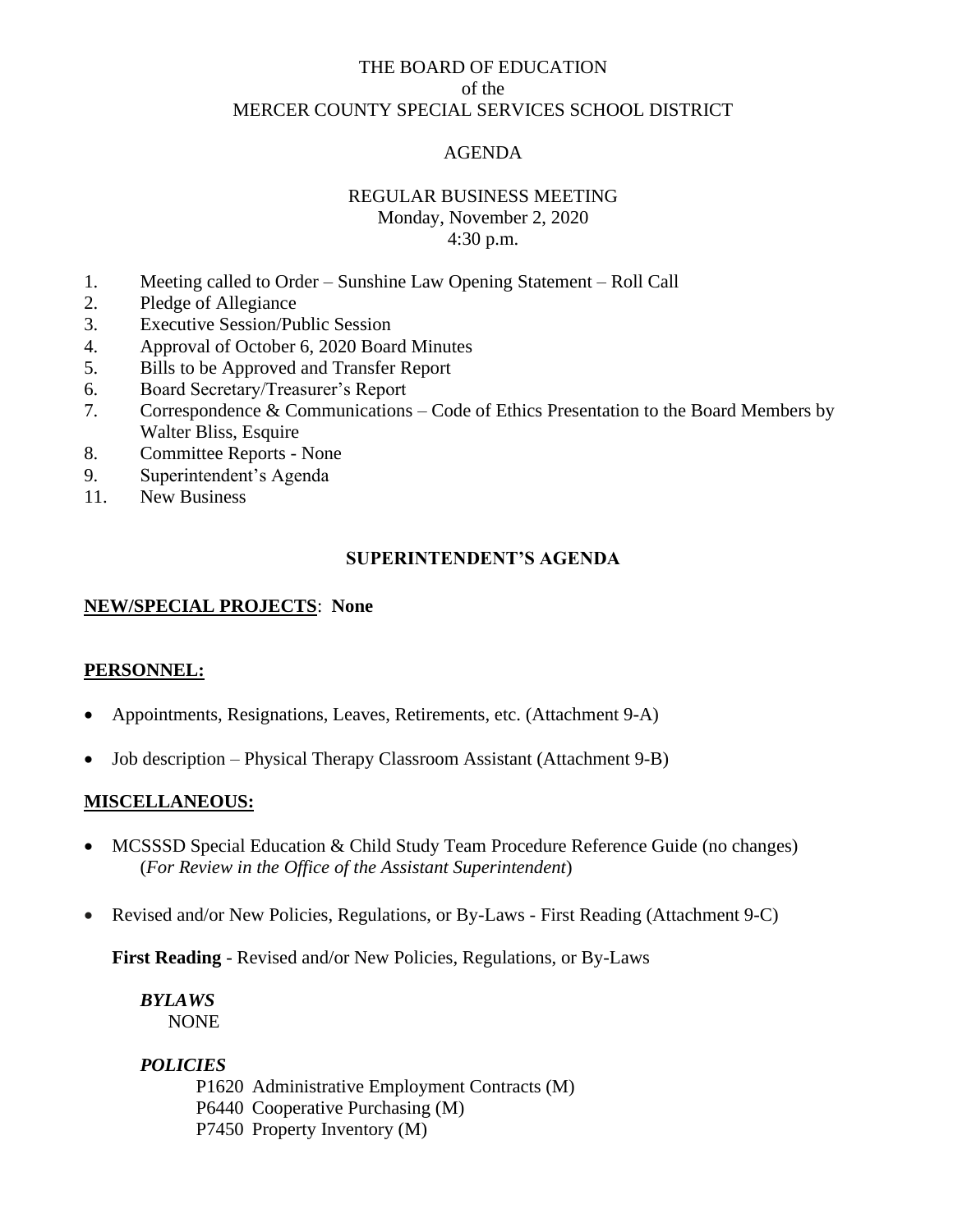AGENDA – MCSSSD November 2, 2020 Page 2

# *REGULATIONS*

NONE

**Second Reading** - Revised and/or New Policies, Regulations, or By-Laws

*BYLAWS* NONE

*POLICIES* NONE

*REGULATIONS* NONE

**Abolished** - Policies, Regulations, or By-Laws NONE

## **REPORTS:**

- Fire and Security Drill(s) for the month of October 2020 (Attachment 9-D)
- Harassment, Intimidation & Bullying as of October 2020:

| <b>Month</b> | <b>Investigations</b> | <b>HIR</b> | <b>Non-HIB</b> |
|--------------|-----------------------|------------|----------------|
|              |                       |            |                |
| August       |                       |            |                |
| September    |                       |            |                |
| October      |                       |            |                |
| <b>TOTAL</b> |                       |            |                |

• Enrollment Data as of October 2020

|               | July | Aug | <b>Sep</b> | Oct | <b>Nov</b> | <b>Dec</b> | Jan | <b>Feb</b> | Mar | Apr | May | June |
|---------------|------|-----|------------|-----|------------|------------|-----|------------|-----|-----|-----|------|
| 2019-<br>2020 | 497  | 498 | 548        | 546 | 546        | 551        | 544 | 559        | 563 | 561 | 561 | 560  |
| 2020-<br>2021 | 428  | 428 | 496        | 501 |            |            |     |            |     |     |     |      |

|                                 | 09/30/2020 | 10/31/2020 |
|---------------------------------|------------|------------|
| Mercer High School              | 236        | 240        |
| <b>Mercer Elementary School</b> | 188        | 192        |
| <b>Regional Day</b>             |            |            |
| Joseph F. Cappello School       | 65         |            |
| TOTAL:                          |            |            |